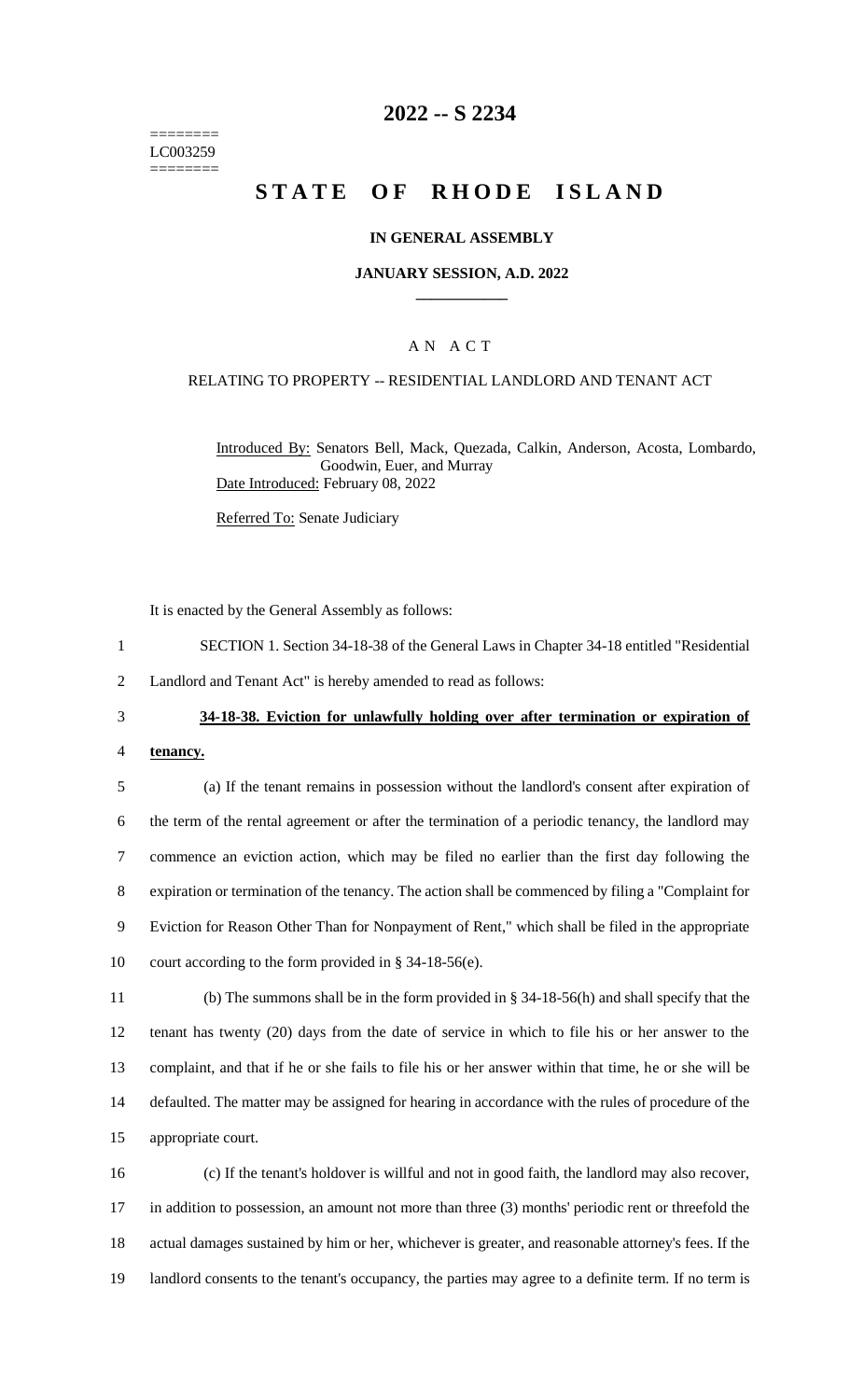specified, the term shall be week-to-week if the tenant pays on a week-to-week basis, and in all other cases, month-to-month. (d) If a tenant dies during the term of the rental agreement, leaving no remaining signatories to the rental agreement living within the dwelling unit, the deceased's live-in caregiver or any other 5 person of at least eighteen (18) years of age residing in the dwelling unit shall be permitted to continue the rental agreement for a period of time known as the post-death rental grace period. Any such person residing in the dwelling unit who chooses to continue the rental agreement shall be known as the grace period temporary tenant. The following conditions shall apply: (1) The grace period temporary tenant shall pay the rent agreed to in the rental agreement 10 and assume all other obligations of the tenant pursuant to the terms of the existing rental agreement. (2) The grace period temporary tenant may terminate the post-death rental grace period at any time; provided, however, that the termination of the post-death rental grace period shall not be 13 construed to relieve the grace period temporary tenant from any obligations incurred under the 14 rental agreement during the duration of the post-death rental grace period. (3) The length of the post-death rental grace period shall not exceed three (3) months, 16 unless mutually agreed upon by the landlord and the grace period temporary tenant. (4) The post-death rental grace period shall not extend beyond the end of the term of the 18 rental agreement. (5) Rent due for part of a month shall be prorated. (6) Nothing in this section shall be construed to obligate the deceased's live-in caregiver or any other person residing in the dwelling unit to continue the rental agreement or assume any 22 obligations of the rental agreement. (7) Nothing in this section shall be construed to restrict the ability of the landlord and 24 dwelling unit resident(s) to enter into a new mutually agreeable rental agreement. (8) Any past due rent left unpaid by the deceased tenant shall remain an obligation of the 26 estate of the deceased. (9) Nothing in this section shall be construed to convey any civil or criminal liability on 28 the grace period temporary tenant for any actions of the deceased tenant. (10) The landlord shall have the right to deduct damages to the dwelling unit incurred by 30 the deceased tenant or the grace period temporary tenant from a preexisting security deposit, pursuant to the terms of the rental agreement, but the landlord shall not have the right to require an 32 additional security deposit from the grace period temporary tenant. The remaining balance of the security deposit shall be allocated between the estate of the deceased and the grace period 34 temporary tenant proportional to the amount of time the deceased and the grace period temporary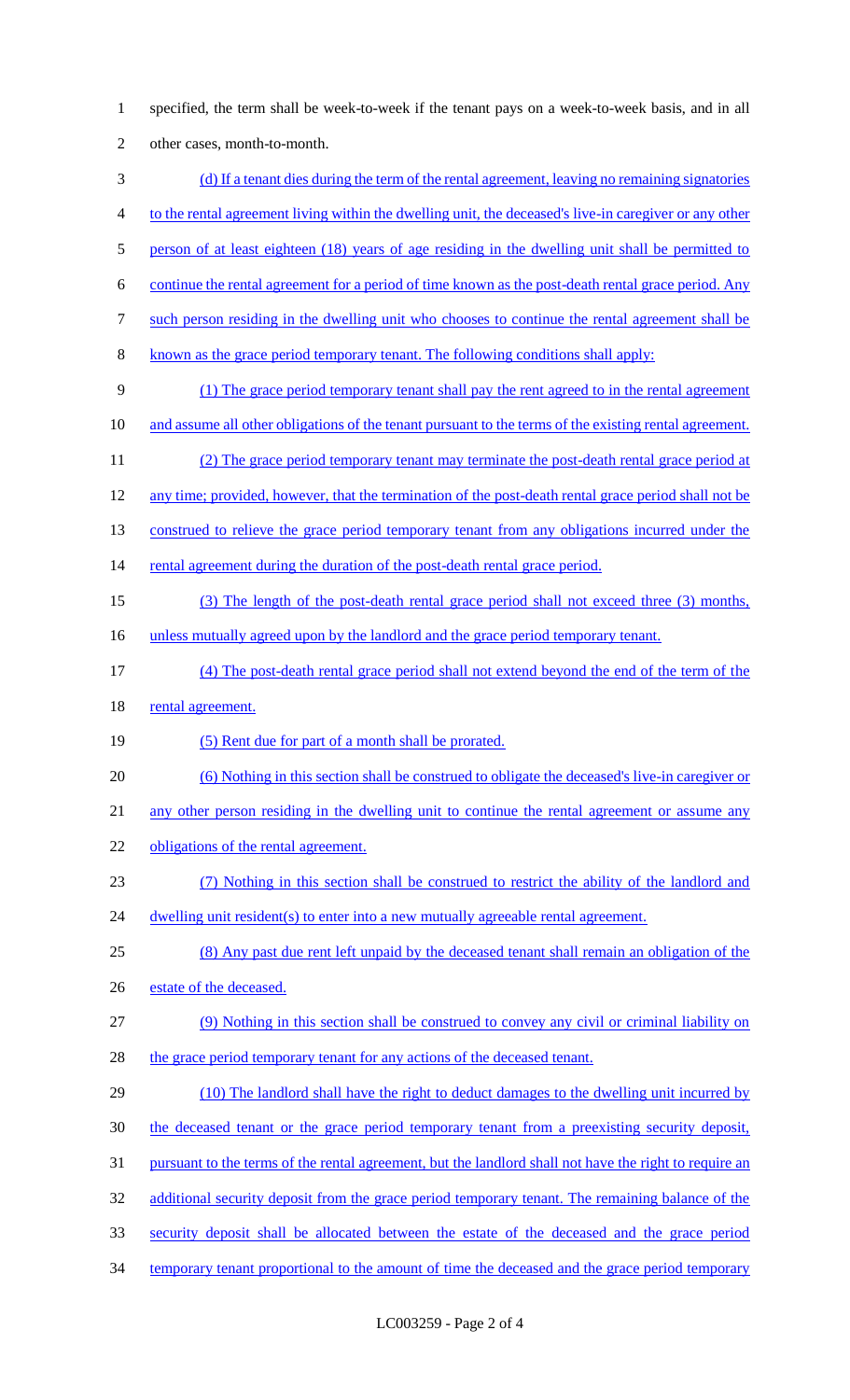- 1 tenant were party to the rental agreement, unless the duration of the post-death rental grace period
- 2 shall be less than one month, in which case the balance of the security deposit shall be transferred
- 3 in full to the estate of the deceased.
- 4 (11) If multiple eligible residents of the dwelling unit separately elect to become grace
- 5 period temporary tenants, all obligations of the rental agreement, including rent, shall be divided
- 6 among them proportionally for such time as each shall remain a grace period temporary tenant.
- 7 (12) If an eligible resident of the dwelling unit continues to reside within the rental unit for
- 8 more than seven (7) days, they shall be assumed to have elected to become a grace period temporary
- 9 tenant.
- 10 SECTION 2. This act shall take effect upon passage.

======== LC003259 ========